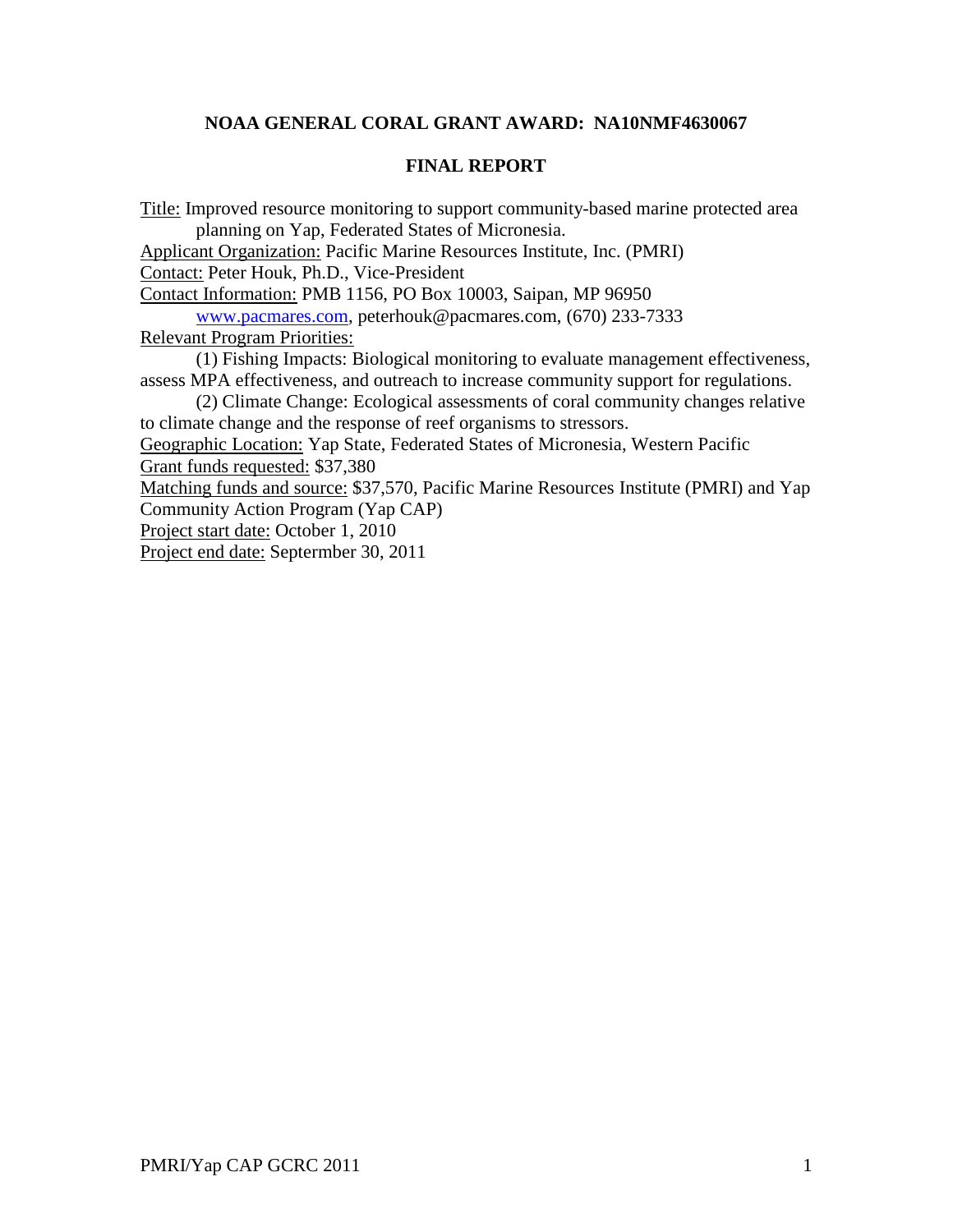#### **Summary of the project completed:**

Common challenges for coral-reef conservation across Micronesia include understanding the spatial distribution of marine resources so that areas of significance can be identified; as well as translating complex ecological knowledge into rational insight. Community ownership and management of marine resources in Yap State, Federated States of Micronesia, underpins this need, which was collaboratively approached by PMRI and Yap Community Action Program.

Major coral-reef habitat types were initially examined as surrogates of species abundance and diversity patterns. While inner, channel, and outer reefs clearly held distinct assemblages, contrasting patterns were found. For corals, inner and channel reefs were most similar based upon the presence of large massive and branching species. On outer reefs, mean colony size and percent coverage decreased, however, diversity and evenness increased. In contrast, outer and channel fish assemblages had tight affinities, while inner assemblages were unique. These trends were due to declining abundances of all major fish, rather than any habitat-specific shifting of occurrences.

We used the initial characterization of Yap"s reefs that was gained to assess the "condition" of each site investigated, while accounting for inherent differences that are an artifact of environmental regimes (i.e., isolation upon the variance of interest, local stressors). This study defined "condition" by integrating several ecological metrics that are known to be sensitive to human influence, while being sufficiently independent for their integration (*described in detail within the attached manuscript*). The results highlighted: 1) channel reefs that were under successful community-driven management, 2) outer reefs that had high resiliency from disturbance, and 3) inner reefs that were key habitats for juvenile humphead wrasse populations. Thus, condition indices were robust indicators of several themes of coral-reef conservation, beneficial to Yap and beyond. The results documented the current condition of coral reef assemblages across Yap, a framework for the placement of future MPA"s, and the high-potential associated with community-based MPA success, in a manner that is digestible for traditional and modern management.

The specific outcomes for our project included robust ecological datasets pertaining to Yap"s long-term coral monitoring efforts, capacity building for Yap CAP and community-based monitoring staff, preparation of a summary powerpoint highlighting key findings for ongoing community presentations, and the preparation of a peerreviewed manuscript that is currently in review.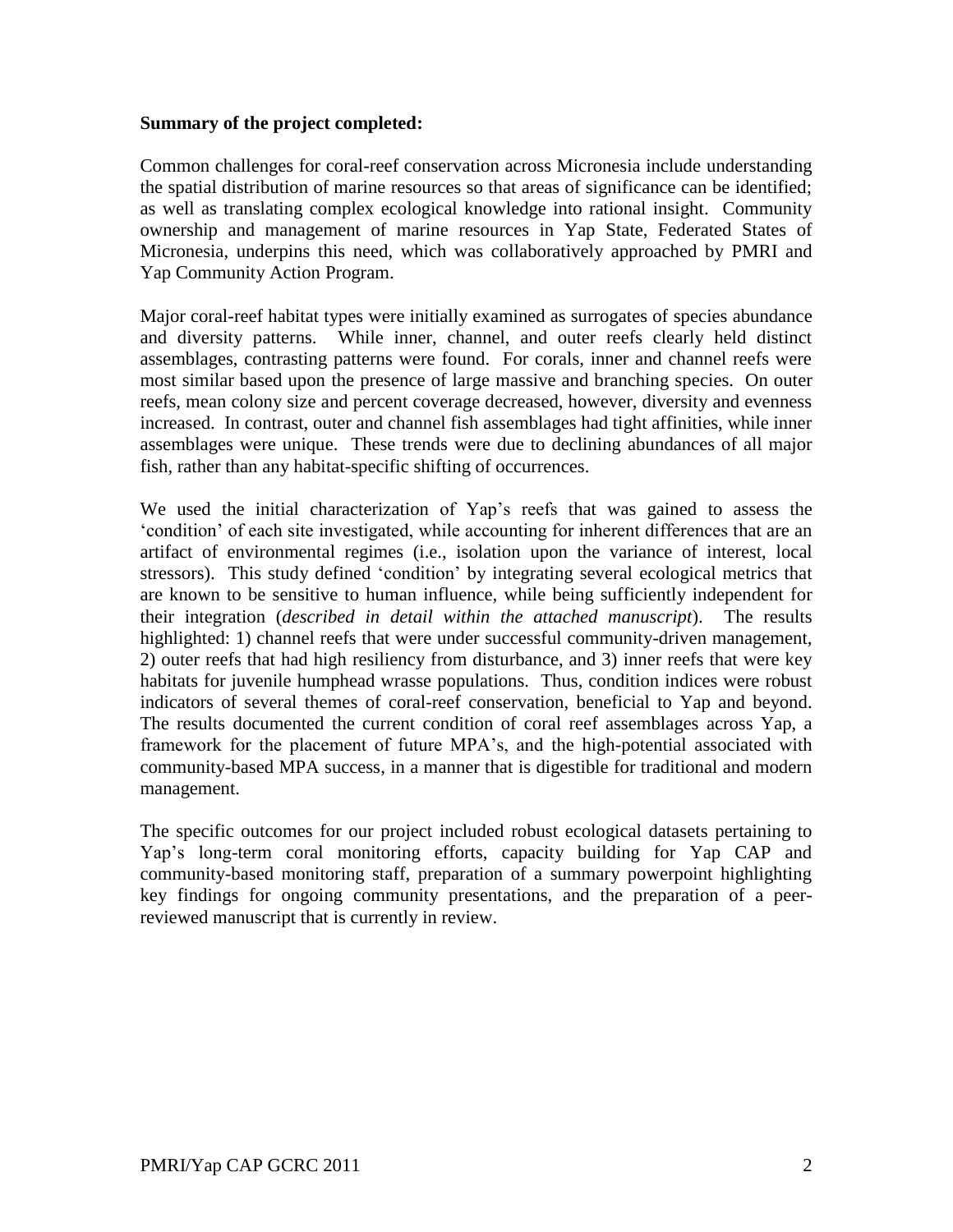### **Introduction:**

The numerous small island nations throughout Micronesia hold the most diverse and extensive coral-reef ecosystems that reside under the US flag. Despite their global significance, many jurisdictions lack adequate resources needed to monitor their marine resources, despite placing a high dependence upon them for subsistence and livelihood. In the case of Yap State, Federated States of Micronesia, a sound traditional knowledge of their marine resources has provided guidance for many community-based management programs; however, traditional knowledge and insight does not account for changes related to a warming climate and the effects of continued technological advances for resource exploitation. It therefore becomes desirable to augment traditional conservation practice with contemporary science that aims to effectively quantify the status and trends of marine resources under changing environmental conditions and management practices. These concepts formed the basis for our collaborative project between the Pacific Marine Resources Institute (PMRI) and Yap Community Action Program (Yap CAP).

Because Yap is a member of the freely associated states (FAS), little financial support is available to them from non-competitive, NOAA coral monitoring awards that are earmarked for US-affiliated jurisdictions (~\$25K per year). While local governmental funding for environmental protection augments this award, insufficient funding exists to hire full-time technical staff to conduct monitoring, and even less for collaborative, trained scientific oversight of data analyses and reporting. Using this competitive award, our goals were not only to build upon the science surrounding Yap"s coral-reef ecosystems, but also to build local capacity for the maintenance of sound long-term monitoring datasets. Our project specifically builds a spatial examination of Yap"s coralreef ecosystems, during which local capacity was built, monitoring program databases established, scientific insight gained, and knowledge was rationally digested for management interpretation and current use.

## **Work Completed:**

Work completed under this project falls under four categories: 1) scientific insight and application, 2) capacity built, 3) products developed, and 4) outreach performed.

**Scientific insight and application.** We collected spatially robust datasets across Yap in conjunction with local monitoring teams (Figure 1). These datasets afford deeper insight into the habitat preferences of coral and fish populations (Figures 2 and 3). Subsequently, this project defined a measure of "condition" using several ecological attributes of the coral and fish assemblages (Table 1, Figure 4, *see attached manuscript for full scientific details*). Condition was assessed spatially across each reef type, and a regression model was built to examine the degree to which human and natural drivers successfully predicted condition. We provide evidence that three contemporary themes of coral reef management were inherently encompassed within our criterion. Condition rankings highlighted reefs that were under successful community-based MPA management (Nimpal Area), that had high resiliency from disturbance, and that were key habitats for fish species of special concern (humphead wrasse and bumphead parrotfish),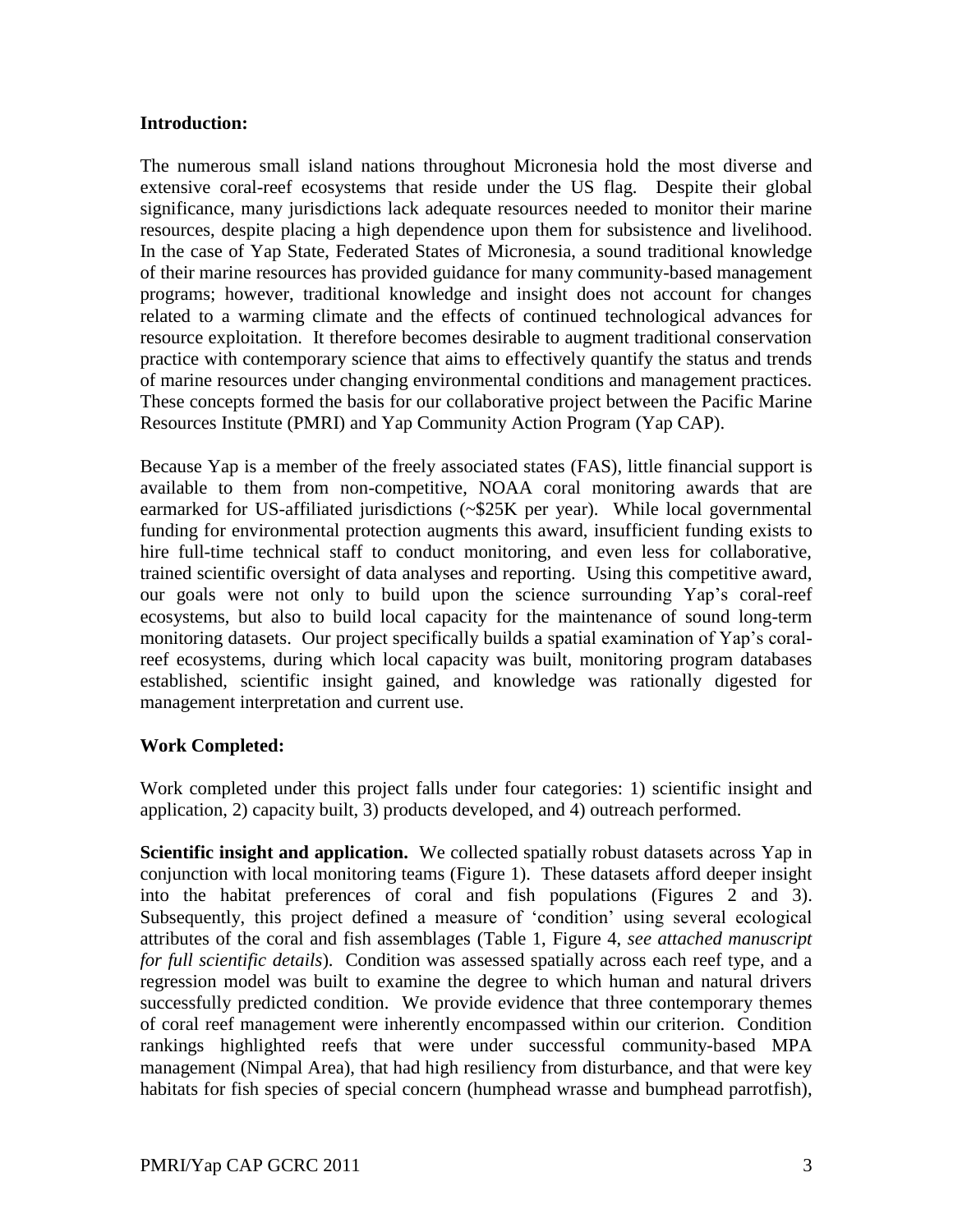without any prior assumptions or knowledge. It follows that condition was reciprocally predicted by an interactive term that included two measures related to human activity, fishing and MPA status, and one artifact of natural history, habitat size. Both the sensitivity to human influences and predictability of key ecological attributed suggest our defined condition can serve as a benchmark, against which current status and future trends can be evaluated.

In addition to the overall ecosystem assessment for prioritizing Yap's coral reef monitoring and conservation activities into the future, our project produced direct insight and outreach regarding the current status of MPA"s. Specifically, our project addressed three items: 1) current status of Nimpal MPA that has been established since 2007-8, 2) recommend boundaries of Reey MPA based upon knowledge gained, and 3) recommend an approach for building a resilient network of MPA"s.

Nimpal MPA was traditionally established through a series of community meetings and collaboration with Yap CAP, and in 2008, an official declaration was signed by all village chiefs (Site 12, Figure 1). Shortly after, a community-driven management planning process was held, which led to the recent completion of their official management plan in 2011. Through this project we conducted collaborative investigations of all existing datasets for Nimpal MPA, and provided a framework for the continued analyses of new data that continues to emerge. This work represented direct efforts from the awarded project, as well as a matching project identified in our proposal to produce a data analysis and interpretation guidebook. This guidebook developed a step-by-step process to assist local monitoring programs efficiently and accurately understand and interpret their data, and through this project we highlighted Nimpal MPA datasets as an independent exercise to help the entire region learn (Exercise 7, http://www.pacmares.com/Data Workshop.html). These collaborative analyses highlighted excellent, initial success of the MPA in meeting the goals of enhancing fish biomass, analyzed for univariate and multivariate considerations both (Figure 5, also see guidebook available from the link above). In addition, the present analyses furthered that enhanced fish biomass translated to high ecosystem "condition", as described above, higher than many other monitoring locations despite having much smaller habitat sizes and greater proximity to watershed discharge.

Reey MPA remains in the final stages of formally declaring their MPA and boundaries. Our investigations were centered upon both inner and outer reef (Sites 14 and 15, Figure 1). Our results indicated relatively low overall condition currently exists in both instances with respect to what currently exists around Yap (Figure 4), which was a probable consequence of unfavorable habitat availability (i.e., a lack of a channel connecting inshore and outer reef waters, coupled with a lack of deeper lagoon water). Given the conditions revealed, it was jointly recommended with YapCAP to create MPA boundaries that encompass all major habitat types, as connectivity between them was relatively limited by natural features. Currently, MPA boundaries have been established in accordance with these recommendations, and management planning activities are underway.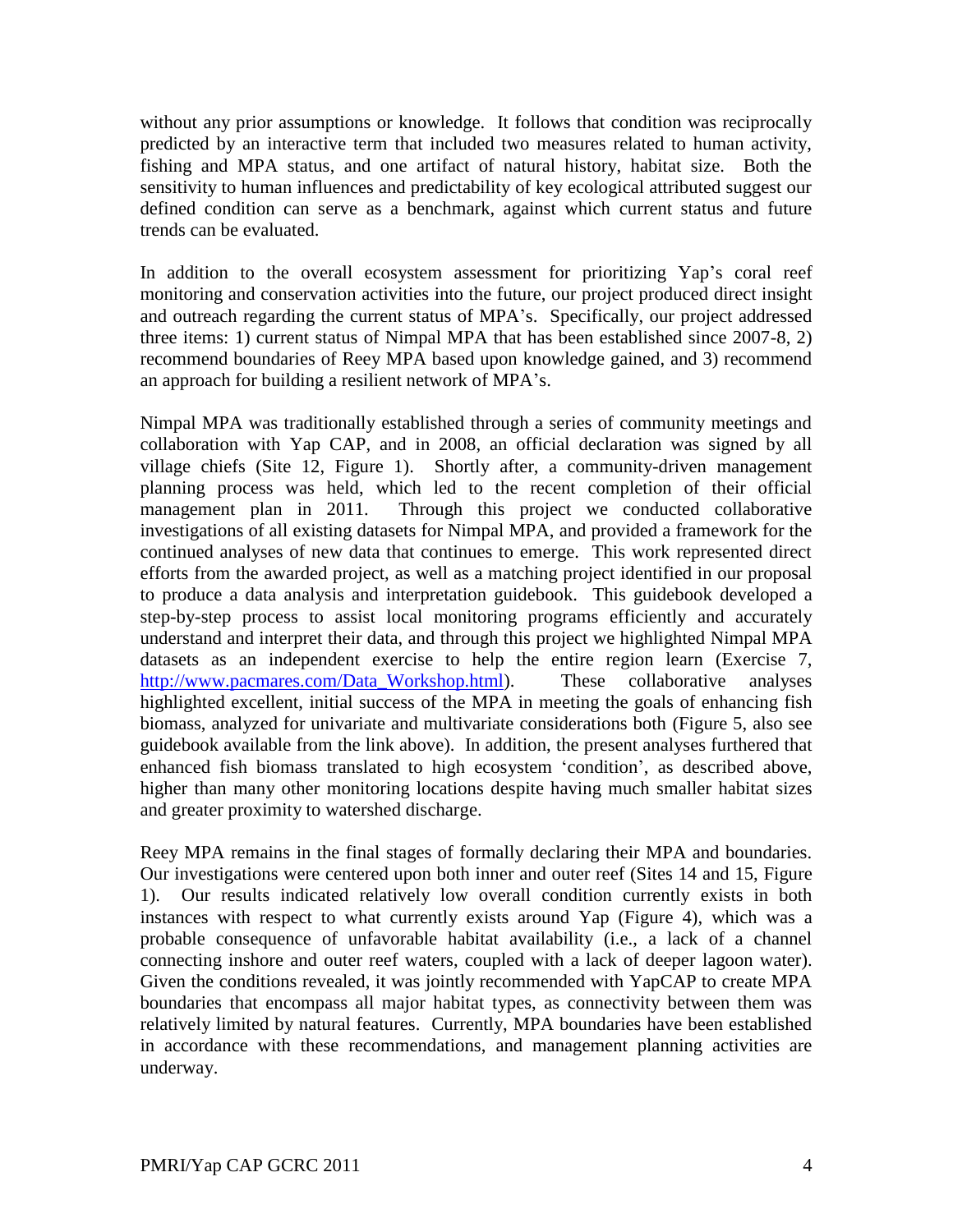Finally, overall MPA network designs benefitted from the big-picture understanding generated by this project. Our approach was to first define where high integrity ecosystems naturally exist on Yap (Figure 4), and identify key ecological criteria for promoting a MPA network structure into future planning. Stated above, we identified sites where resiliency from disturbances was high as a probable consequence of favorable natural conditions (*see attach manuscript*), and sites that held unique abundances of species of special concern (i.e., Napoleon wrasse) as indicators for future MPA placement. Our results indicate that all three major habitat types should be considered into an eventual integrated network to achieve optimal success, however remained focused upon specific locations of ecological integrity, without integrating concepts of geographic connectivity at the present time because of limited knowledge of surface currents and retention times. Finally, we used our results to translate site specific findings to each community to enhance their perspective on their resources, and their overall importance to Yap (Figure 6).

**Capacity built.** Capacity was built pertaining to all aspects of scientific monitoring, including the generation of sound field data, building efficient databases, processing and analyzing data, and translating findings into rational insight. Field data was collaboratively collected by experienced scientific experts in the field alongside local monitoring teams. Data were entered into databases each night and feedback was provided on a daily basis to local team members pertaining to taxonomy and scientific methods where needed. Yap already has a very strong foundation for robust scientific monitoring, and field training was mainly focused upon taxonomy and technical aspects of methods employed. Database finalization was conducted shortly after fieldwork was completed. All local team members collaboratively entered and examined datasets with Dr. Peter Houk, prior to formal scientific analyses. Initial examinations were focused upon quality assessment of the datasets and initial findings. Figure 7 shows an example of the databases generated for Yap. Subsequently, analyses were conducted pertaining to the attached manuscript that was developed in conjunction with the head of Yap"s coral monitoring program (Vanessa Fread).

Notably, through a matching grant awarded to PMRI, a data management workshop was held for all Micronesia coral-reef monitoring programs, referenced above. Data from numerous sources, including the present project, were utilized to advance the local capacity for database design, data interpretation, and formal analyses. While much has been gained, future trainings are still needed to improve upon and reinforce these skills.

**Products and Outreach.** A list of all products developed and outreach performed associated with this project is provided.

- Sound ecological datasets pertaining to fish, coral and macroinvertebrate assemblages around Yap
- Manuscript summarizing our scientific findings that will benefit coral-reef management on Yap and beyond
- Re-formatting of a major existing database pertaining to fisheries dependent datasets collected in FY 09, used for local interpretation and publication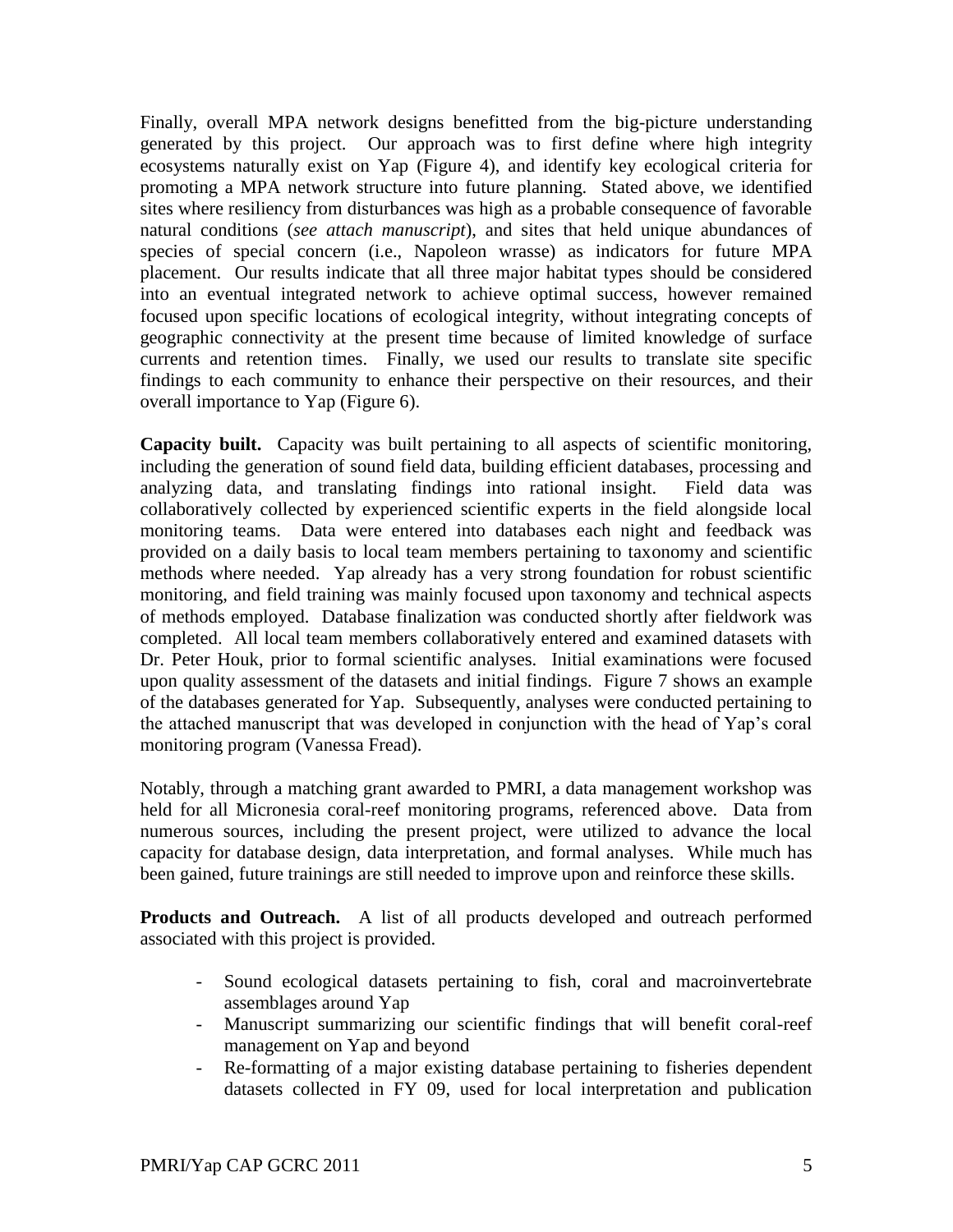(*separate study than the present, but database design was improved from the present project*)

- Graphic summaries of pertinent findings pertaining to MPA efficacy, future MPA designs, and the spatial distribution of current coral-reef ecosystem condition around Yap
- An analysis framework for the local monitoring program to assess MPA efficacy
- Community presentations (powerpoints) that have, and continue to be conducted across Yap to share findings and recommend management adaptation
- Knowledge-base that is currently being used in many Community Action Planning groups across Yap, as well as for continued coral reef monitoring

# **Conclusions:**

This project concludes that a simple, thoughtful approach, combining several robust measures coral and fish populations provided a useful assessment of Yap's coral reefs, upon which management, monitoring, and specifically MPA design and effectiveness continues to build. In summary, we conclude that establishing an objective, repeatable index of coral ecosystem condition across Yap, and eventually across Micronesia, greatly enhances our ability to define conservation targets and progress towards meeting them.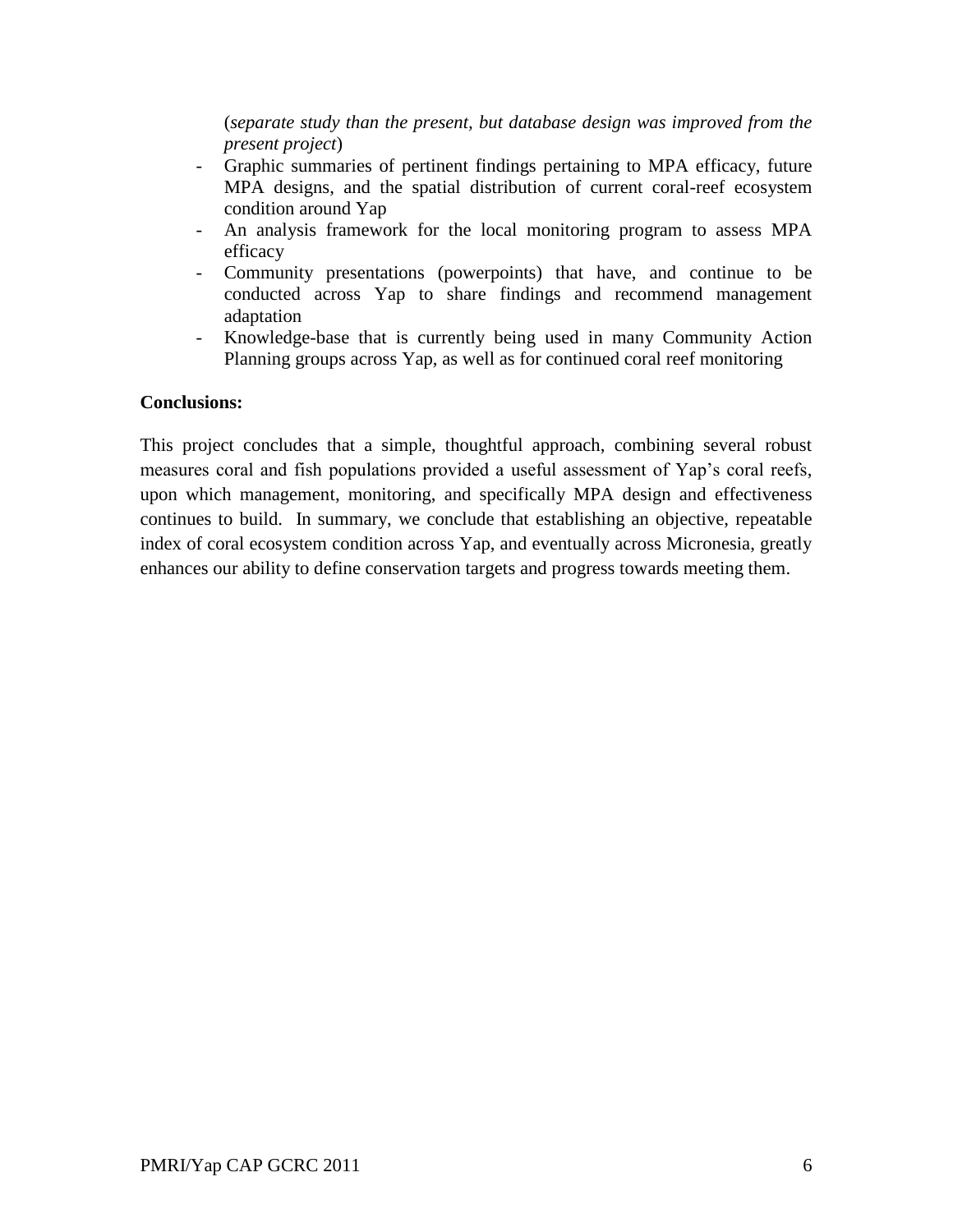Figure 1. A map of monitoring sites established and re-visited on Yap.

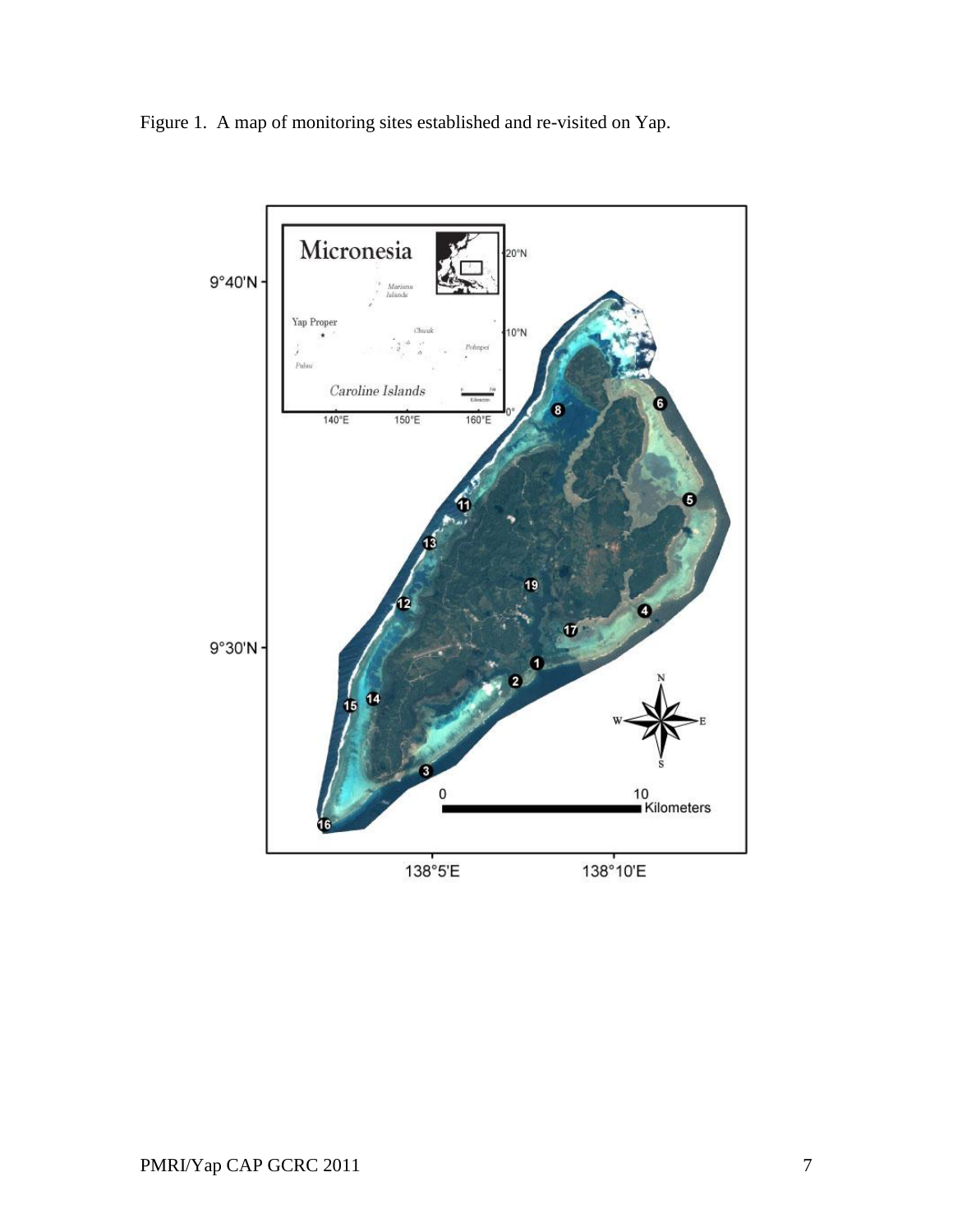Figure 2. Distribution of dominant corals on Yap by reeftype.

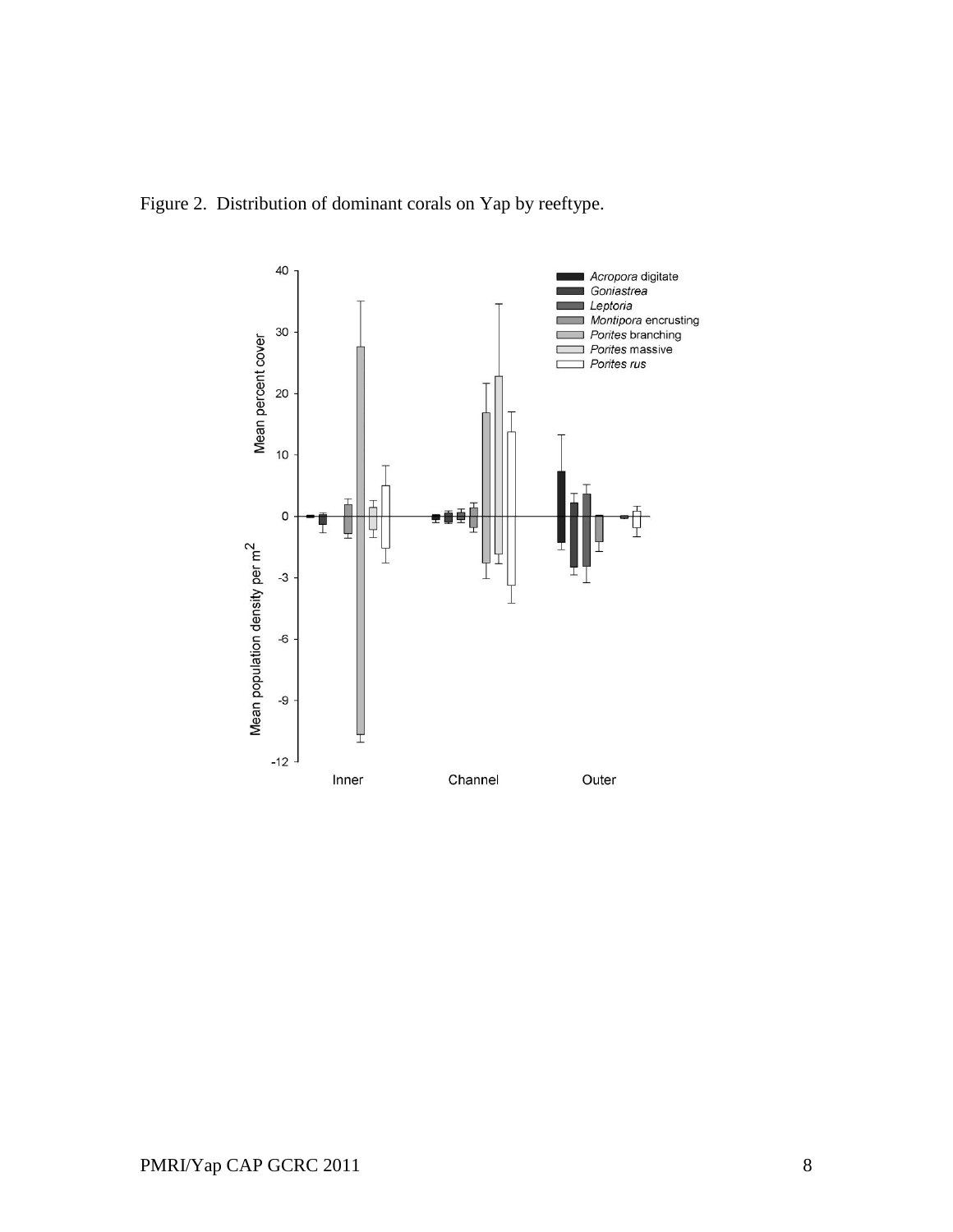

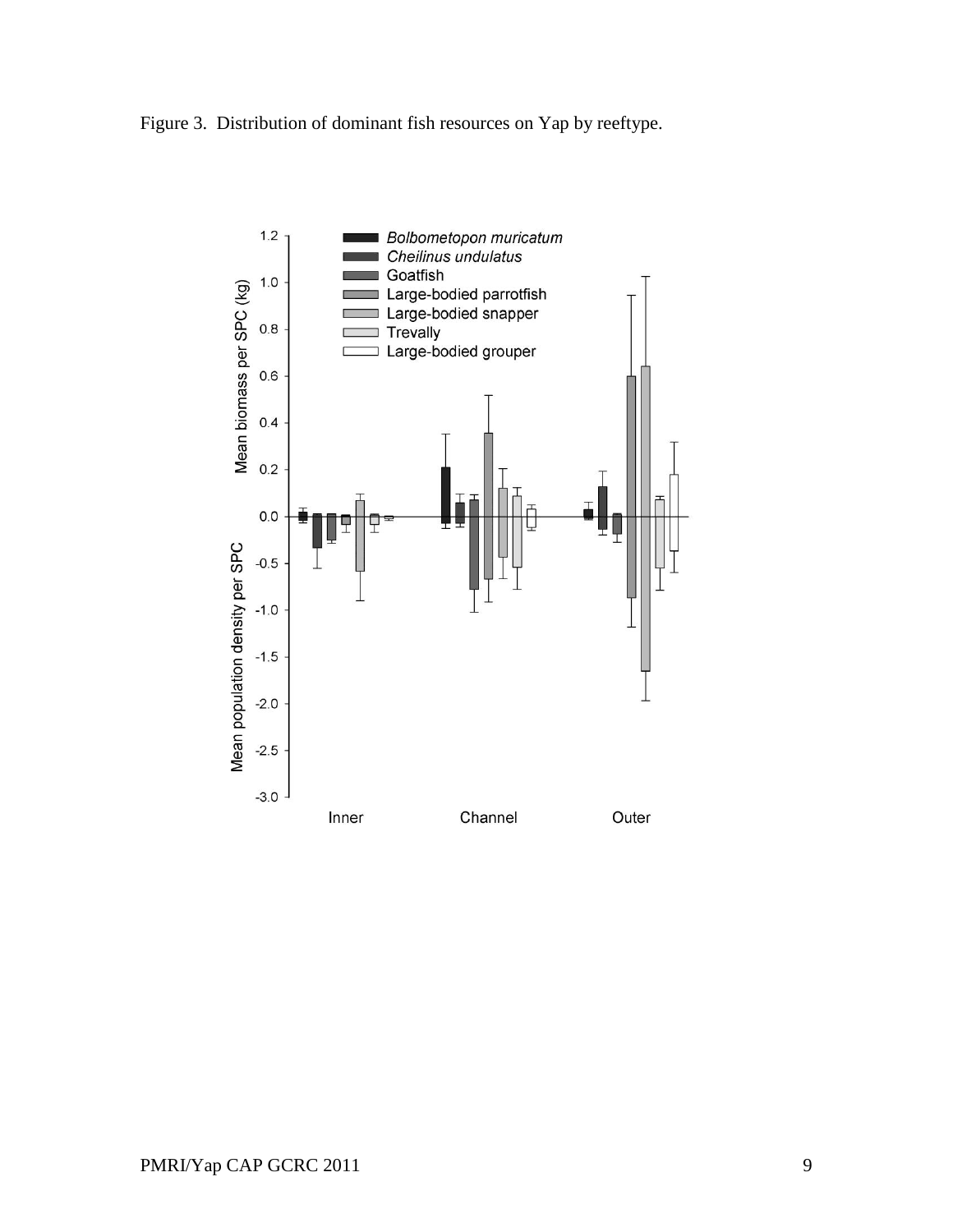|                | Site                    | Coral<br>species<br>richness | Multivariate<br>dissimilarity | Percent<br>Cover | <i>Skewness</i><br>and<br>kurtosis | Fish<br>biomass | Fish<br>evenness | Standardized<br>scores |
|----------------|-------------------------|------------------------------|-------------------------------|------------------|------------------------------------|-----------------|------------------|------------------------|
|                | 8                       | 6.5                          | 38.7                          | 54.8             | (5)<br>(31)                        | 0.7             | 1.0              | 2.36                   |
| Inner          | 14                      | 3.9                          | 39.9                          | 50.2             | (4.4)<br>(24.5)                    | 0.3             | 0.9              | 2.25                   |
| reefs          | 17                      | 2.I                          | 53.0                          | 43.0             | (2.5)<br>(6.4)                     | 0.5             | 1.1              | 2.71                   |
|                | 19                      | 4.1                          | $37.0\,$                      | 54.6             | (3.8)<br>(16.5)                    | 0.3             | 0.5              | 2.14                   |
|                | 1                       | 2.6                          | 33.3                          | 65.1             | (4.1)<br>(18)                      | 1.1             | 1.1              | 2.63                   |
|                | $\overline{2}$          | 4.4                          | 72.2                          | 45.1             | (3.3)<br>(12.7)                    | 3.6             | 1.3              | 3.26                   |
| Channel        | $\overline{\mathbf{4}}$ | 5.3                          | 51.0                          | 61.0             | (3.5)<br>(14.2)                    | $0.8\,$         | 1.0              | 2.86                   |
| reefs          | 5                       | 7.3                          | $81.8\,$                      | 74.2             | (4.5)<br>(24.4)                    | 1.6             | 1.2              | 3.32                   |
|                | 12                      | $5.8\,$                      | 104.5                         | 78.2             | (3.6)<br>(18.5)                    | 1.5             | 1.2              | 3.58                   |
|                | 13                      | 3.9                          | 102.3                         | 79.6             | (4.3)<br>(22.7)                    | 3.1             | 1.0              | 3.35                   |
|                | 3                       | 9.6                          | 12.4                          | 65.9             | (3.6)<br>(15.9)                    | 5.3             | 1.1              | 3.44                   |
|                | 6                       | 9.5                          | 16.8                          | 69.1             | (4.5)<br>(30.3)                    | 1.4             | 0.9              | 2.7                    |
| Outer<br>reefs | 11                      | 8.1                          | 54.6                          | 66.8             | (4)<br>(19.8)                      | 2.0             | 1.2              | 3.31                   |
|                | 15                      | 10.6                         | 14.7                          | 66.4             | (3.9)<br>(23.3)                    | 1.7             | 1.0              | 3.02                   |
|                | 16                      | 9.1                          | 26.9                          | 75.2             | (3.4)<br>(16)                      | 8.4             | 1.4              | 4.06                   |

Table 1. Raw values of the ecological measures used to evaluate coral-reef condition. Metrics were standardized to provide equal weighting, a constant value was added to make all numbers positive integers, and the overall mean is reported under "standardized scores" (*see attached manuscript for full details*).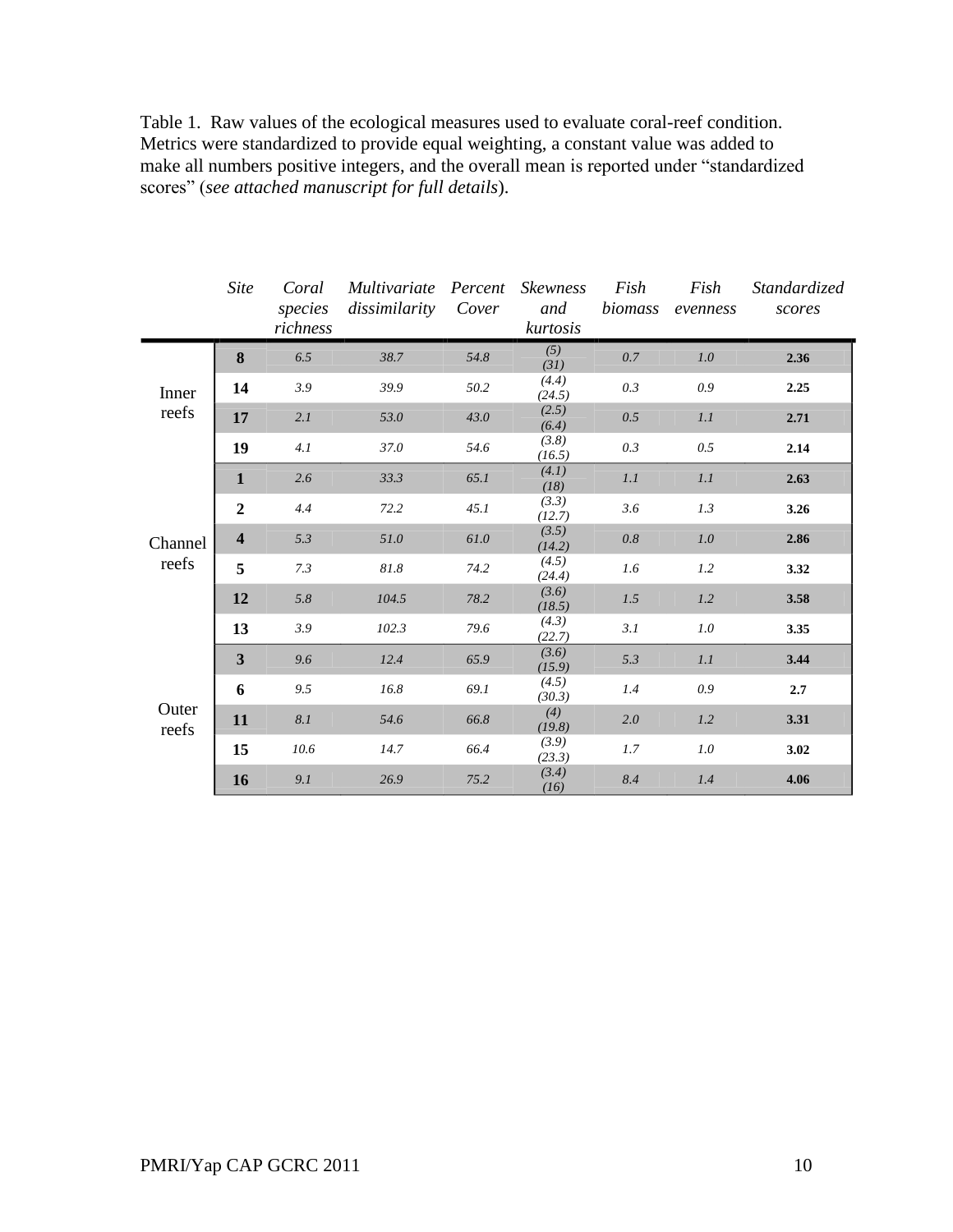Figure 4. A map of Yap with coral-reef condition overlaid. Condition estimates were calculated within each major habitat type (inner, channel, and outer reefs) to account for as much inherent variation as possible and isolated upon human influence.

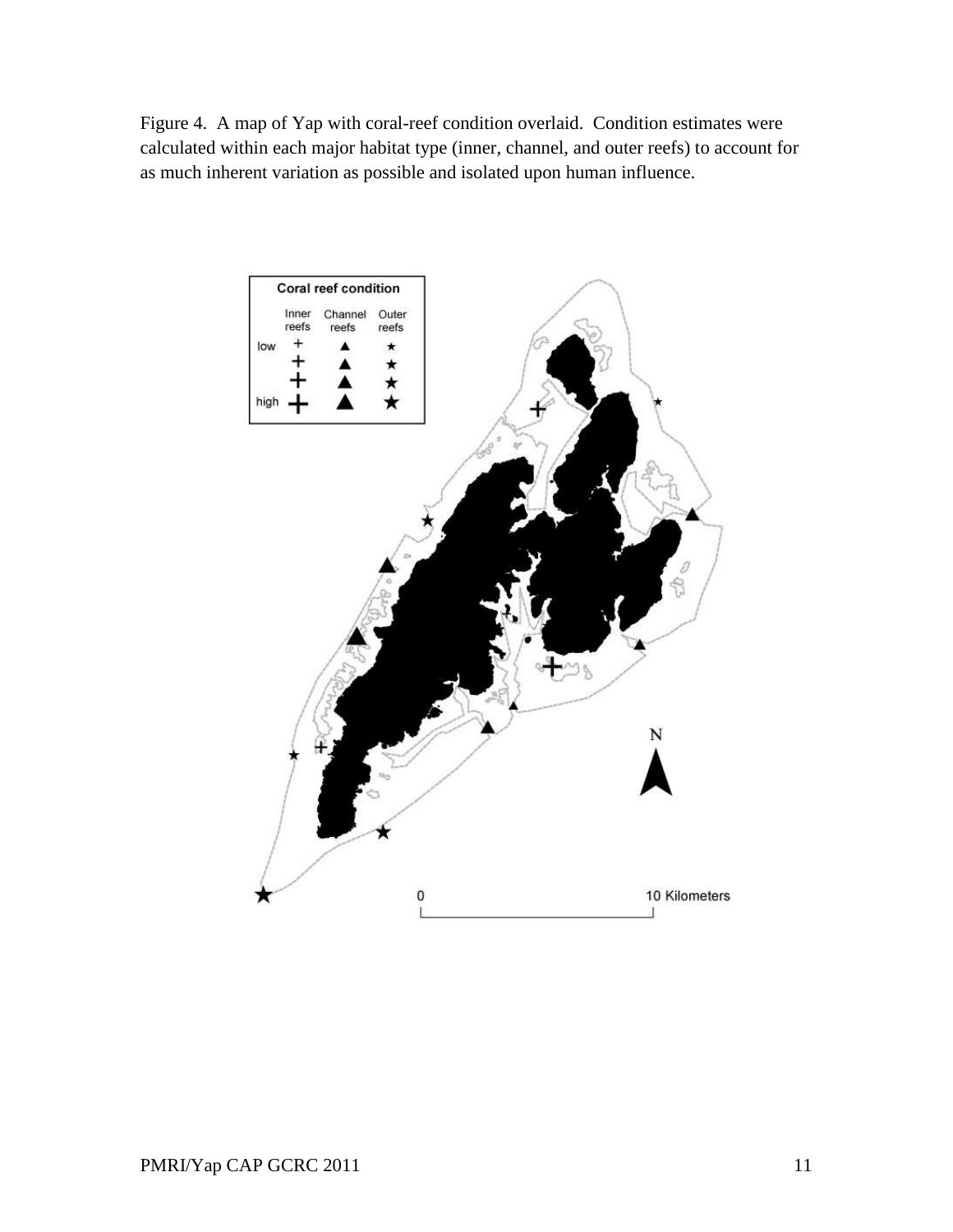Figure 5. Multivariate summary showing enhanced biomass of foodfish in Nimpal MPA, as compared with Gachuug the reference site, over the course of two years. This was one of many summaries provided in the referenced guidebook that was produced to teach local programs how to efficiently and accurately understand their monitoring data (Exercise 7, [http://www.pacmares.com/Data\\_Workshop.html\)](http://www.pacmares.com/Data_Workshop.html).

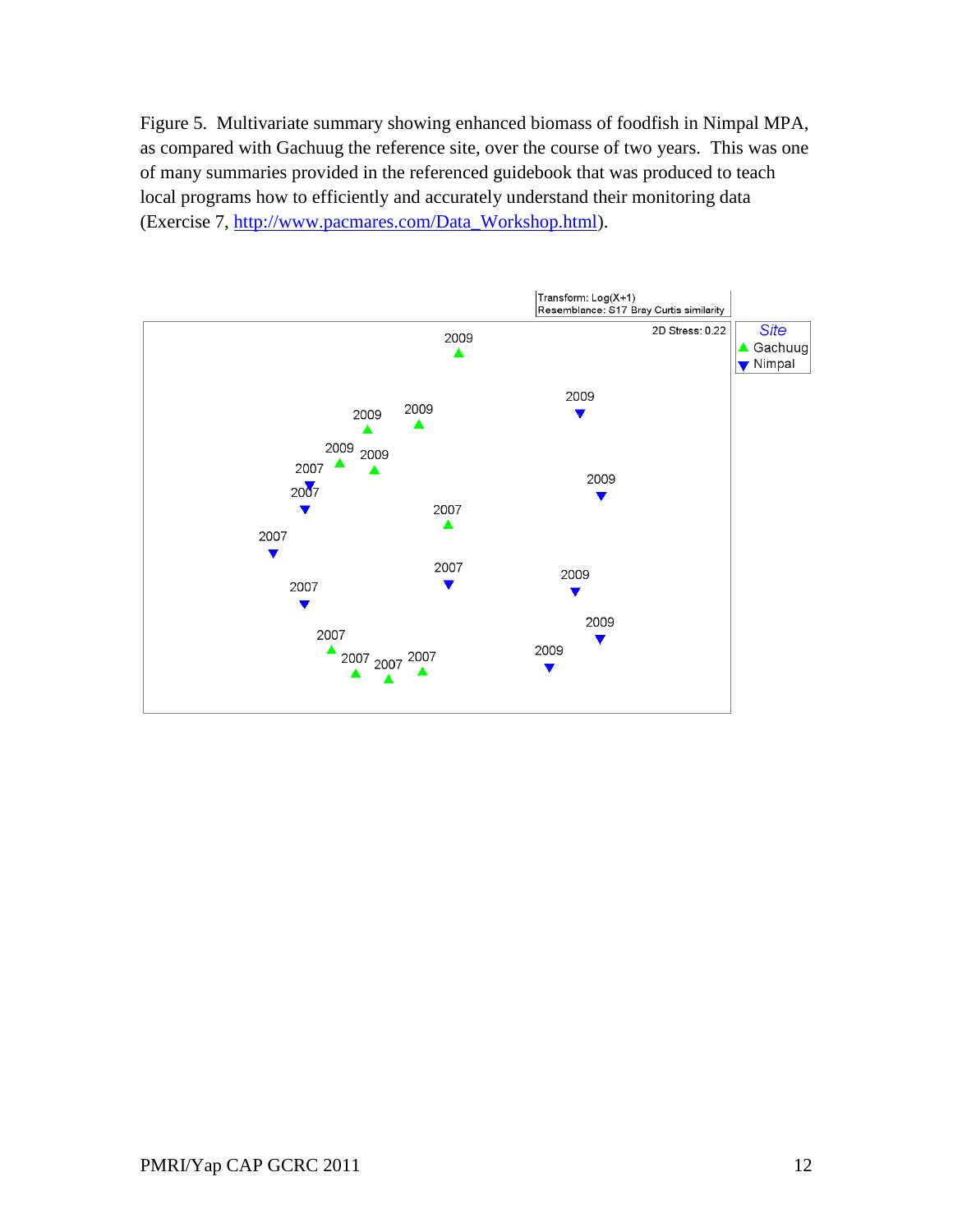Figure 6. An example of a powerpoint slide that was presented to Tomil community regarding the substantial presence of juvenile Napoleon wrasse in their lagoonal waters.